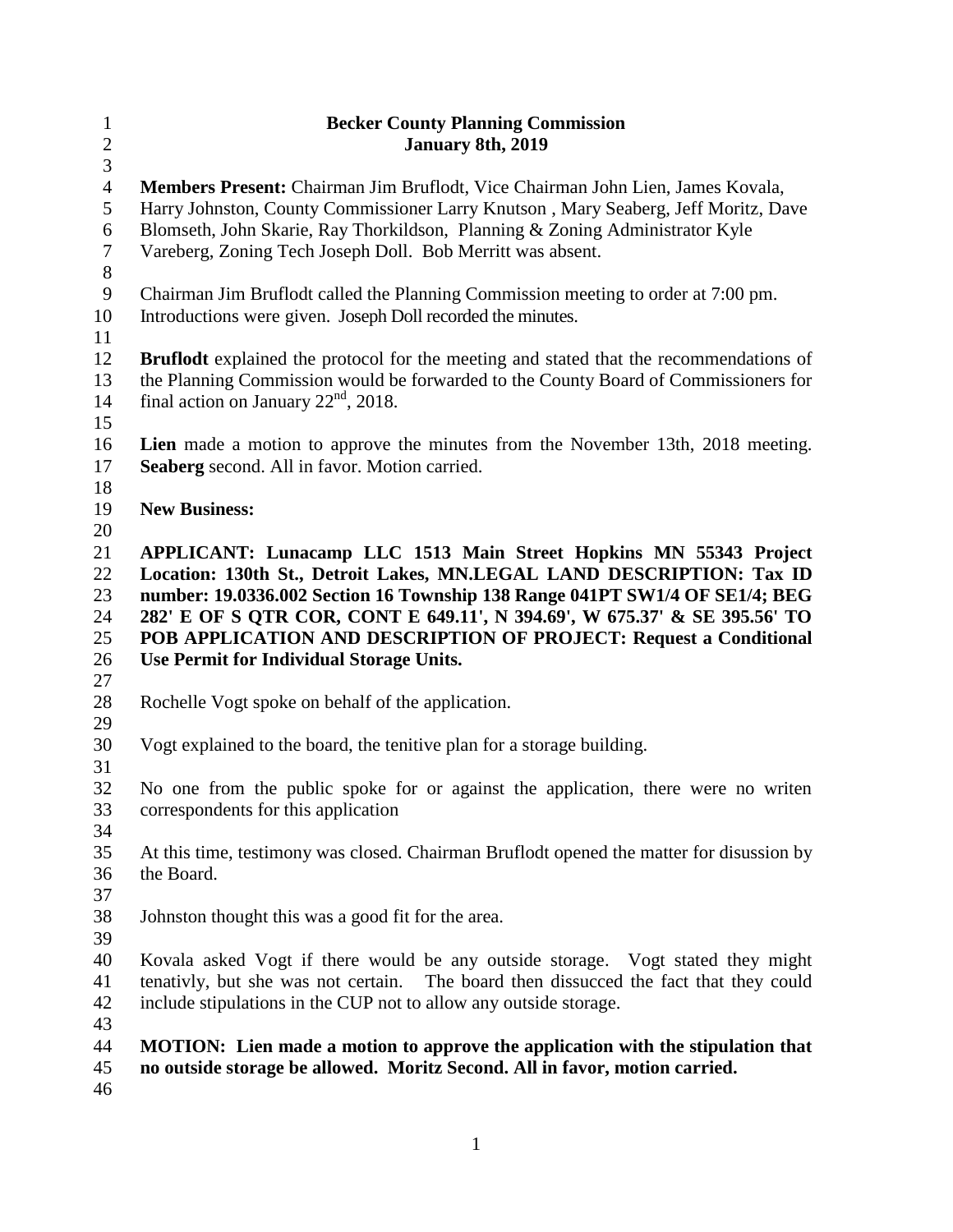| 47 | <b>Old Business:</b>                                                                     |  |
|----|------------------------------------------------------------------------------------------|--|
| 48 |                                                                                          |  |
| 49 | <b>Zoning Ordinance Amendments:</b>                                                      |  |
| 50 |                                                                                          |  |
| 51 | 1. AMENDMENT: Storage Structure/Units                                                    |  |
| 52 | - Table 5-1 Land Use Districts: Storage Structure/Units.                                 |  |
| 53 | -Chapter 10, Definitions: Storage Structure.                                             |  |
| 54 | -Chapter 8, Section 15: Multi-Unit Storage Structure Developments                        |  |
| 55 | -Chapter 7, Section 3: Accessory Uses and Storage Structures.                            |  |
| 56 |                                                                                          |  |
| 57 | Vareberg introduced the proposed amendments and noted the amendments were placed         |  |
| 58 | back on January's agenda due to a mistake in the notification process.                   |  |
| 59 |                                                                                          |  |
| 60 | Rich Cieslak, a representative from "COLA" spoke about the concerns his group has on     |  |
| 61 | the potential impacts these changes might have.                                          |  |
| 62 |                                                                                          |  |
| 63 | Vareberg pointed out that all of the proposed changes have gone through a lengthy        |  |
| 64 | review process, including a meeting held by the Zoning Ordinance Review Committee        |  |
| 65 | and numerous meetings with the Becker County Attorney's office.                          |  |
| 66 |                                                                                          |  |
| 67 | Comments from Becker County Soil and Water, the DNR, COLA, and the Pelican River         |  |
| 68 | Watershed were received and submitted into the record.                                   |  |
| 69 |                                                                                          |  |
| 70 | At this time, testimony was closed. Chairman Bruflodt opened the matter for disussion by |  |
| 71 | the Board.                                                                               |  |
| 72 |                                                                                          |  |
| 73 |                                                                                          |  |
| 74 | <b>MOTION:</b> Blomseth made a motion to approve the amendment, Skarie second. All       |  |
| 75 | in favor, motion carried                                                                 |  |
| 76 |                                                                                          |  |
| 77 | 2. AMENDMENT: Subdivision for Plat Approval within Two Miles of an                       |  |
| 78 | <b>Incorporated City.</b>                                                                |  |
| 79 | -Chapter $8$ , Section $5$ , $B$ , $1$ , $b$ .                                           |  |
| 80 |                                                                                          |  |
| 81 | Vareberg explained the proposed changes.                                                 |  |
| 82 |                                                                                          |  |
| 83 | Vareberg read the portion of the DNRs letter pertaining to the proposed amendment.       |  |
| 84 |                                                                                          |  |
| 85 | Vareberg pointed out the idea of this change would be to avoid repetition and expedite   |  |
| 86 | the approval process.                                                                    |  |
| 87 |                                                                                          |  |
| 88 | The board discussed the current process and clarified with Vareberg that the Zoning      |  |
| 89 | Office would still preform an initial review of the proposed subdivision to ensure       |  |
| 90 | condition of the Ordinance will be met.                                                  |  |
| 91 |                                                                                          |  |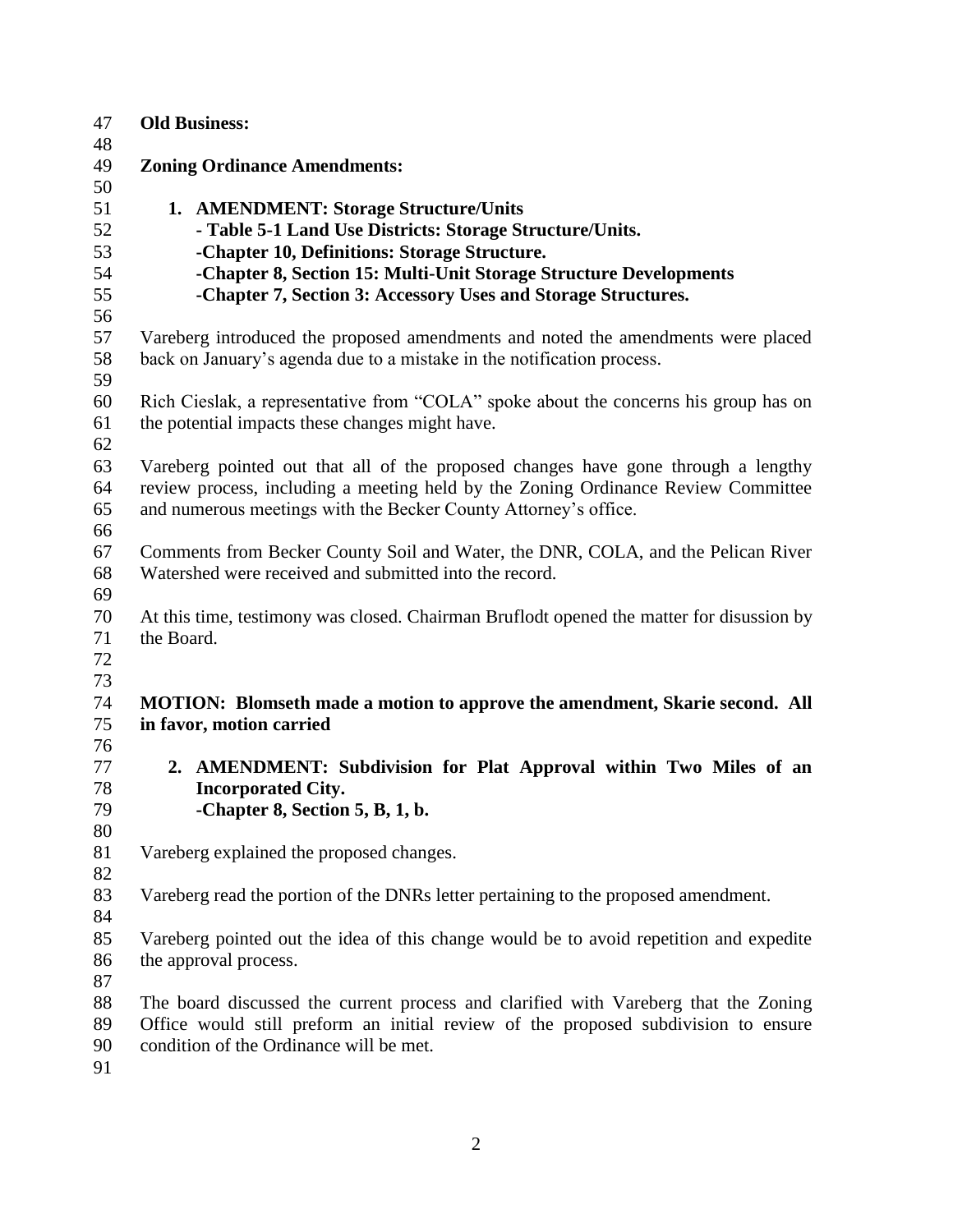| 92                | At this time, testimony was closed. Chairman Bruflodt opened the matter for disussion by |
|-------------------|------------------------------------------------------------------------------------------|
| 93                | the Board.                                                                               |
| 94                |                                                                                          |
| 95                |                                                                                          |
| 96                | MOTION: Lien made a motion to approve the amendment, Seaberg second. All in              |
| 97                | favor, motion carried.                                                                   |
| 98                |                                                                                          |
| 99                | 3. AMENDMENT: Land Use Interpretation for an Unlisted Use.                               |
| 100               | -Chapter 5, Section 1, D.                                                                |
| 101               |                                                                                          |
| 102               | Vareberg explained the proposed changes.                                                 |
| 103               |                                                                                          |
| 104               | At this time, testimony was closed. Chairman Bruflodt opened the matter for disussion by |
| 105               | the Board.                                                                               |
| 106               |                                                                                          |
| 107               | MOTION: Moritz made a motion to approve the amendment, Blomseth second. All              |
| 108               | in favor, motion carried.                                                                |
| 109               |                                                                                          |
| 110               | 4. AMENDMENT: Number of Final Plats Required Change from Two to One.                     |
| 111               | -Chapter 8, Section 5, G.                                                                |
| 112               |                                                                                          |
| 113               | Vareberg explained the proposed changes.                                                 |
| 114               |                                                                                          |
| 115               | At this time, testimony was closed. Chairman Bruflodt opened the matter for disussion by |
| 116               | the Board.                                                                               |
| 117               |                                                                                          |
| 118               | MOTION: Johnston made a motion to approve, Kovala second. All in favor,                  |
| 119               | motion carried.                                                                          |
| 120<br>121        | 5. AMENDMENT: Dock length.                                                               |
| 122               | -Chapter 5, Section 2, I.                                                                |
| 123               |                                                                                          |
| 124               | Vareberg explained the propossed changes.                                                |
| 125               |                                                                                          |
| 126               | At this time, testimony was closed. Chairman Bruflodt opened the matter for disussion by |
| 127               | the Board.                                                                               |
| 128               |                                                                                          |
| 129               |                                                                                          |
| 130               | MOTION: Seaberg made a motion to approve, Skarie second. All in favor, motion            |
| 131               | carried.                                                                                 |
| 132               |                                                                                          |
|                   | <b>Other Business</b><br>IV.                                                             |
| $\frac{133}{134}$ |                                                                                          |
| 135               | None                                                                                     |
| 136               |                                                                                          |
| 137               | There was no further business to come before the Board. Thorkildson made a               |
| 138               | motion to adjourn. Seaberg second. Motion carried. The meeting adjourned.                |